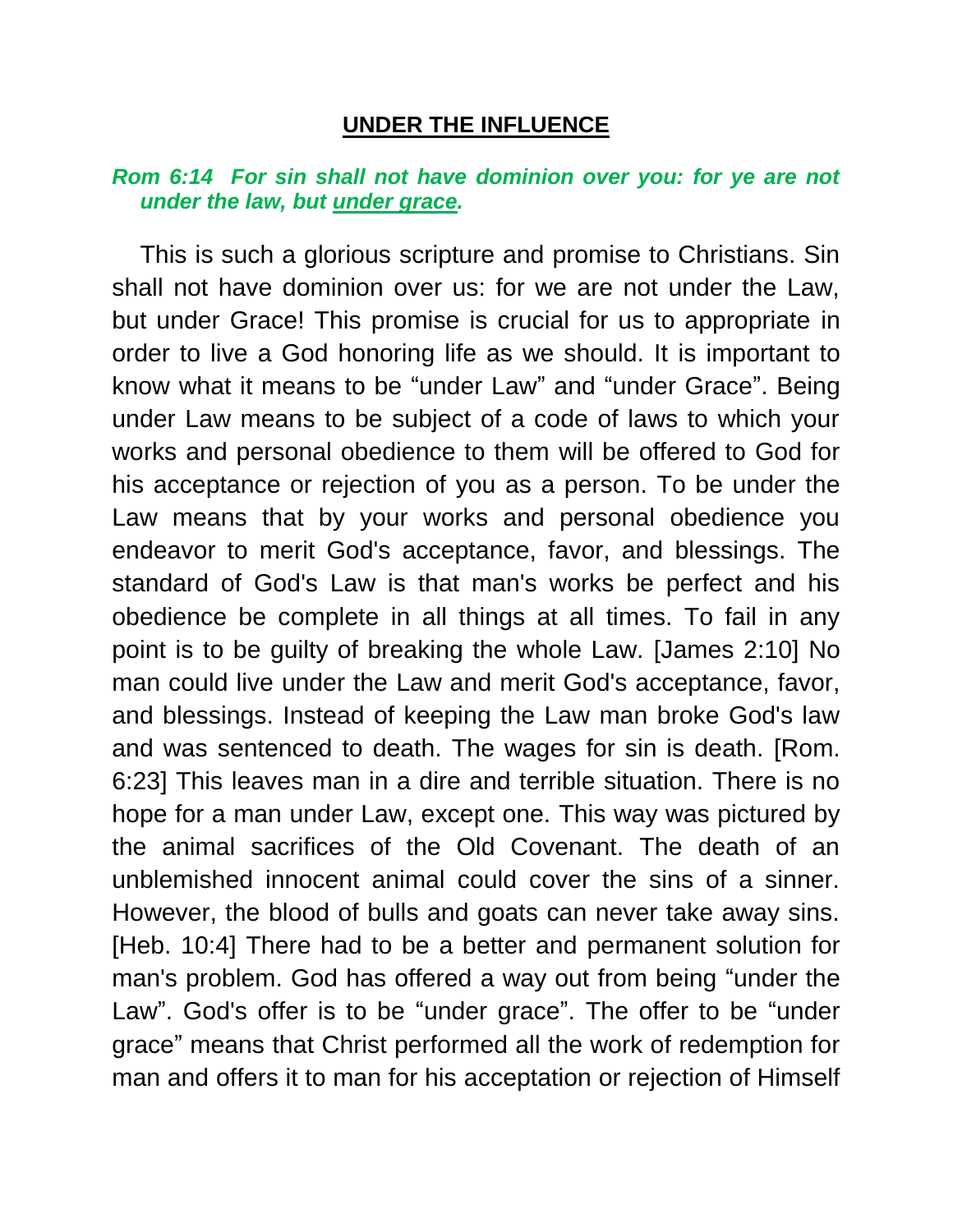and His work in their behalf. When we place our faith in the finished work of Jesus Christ we receive His very life through His Spirit and come "under grace". The Spirit of God comes to dwell in us to teach us, guide us, and most importantly to empower us to live a God honoring life. The word grace means unmerited favor and ability. Strong's concordance has this as part of its definition- "**the divine influence upon the heart, and its reflection in the life**" Being "under" something in biblical language means to be under something's control, power, or influence. What does it mean to be under grace? It means to be under the influence of the unmerited favor and power of God. All people are under the influence of something. What you yield to by a decision of your will is what will influence you. It will end up controlling you and exercising dominion over you. Each Christian through their decision of faith came under the influence of grace and the Spirit of God at the new birth. Each believer was born again by the Spirit of God when He moved into their heart. We received the unmerited and power of the Holy Spirit that caused us to be born again, but we must daily make a decision to live "under grace". Some Christians do not understand what it means to be "under grace". Some desire to live in sin and claim they are "under grace". Such Christians are deluded. **They are definitely not under grace.** The text verse Romans 6:14, tells us what will happen if we are "under grace". **Sin shall not have dominion over us!** When we are under the influence of grace, we will not be under the influence of sin, or alcohol, or drugs, or pornography, or covetousness, or any other sin! Christians that claim to be under grace are not under grace, they are under the influence of their flesh! Some claim that grace gives them a license to sin. You have probably heard people do not need a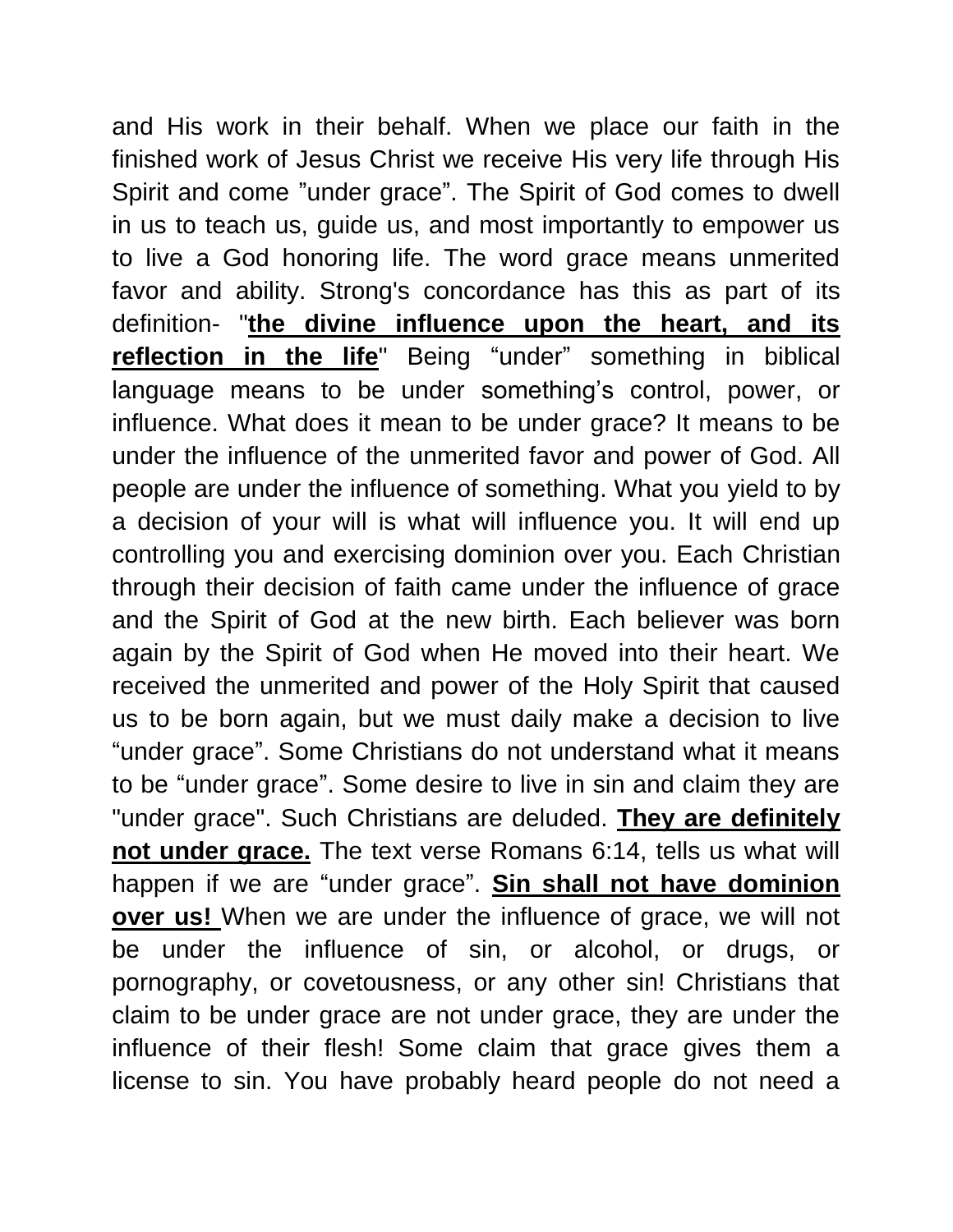license to sin; they will sin anyway without one! **No, grace is not the freedom to sin, but the freedom to stop sinning.** Sin is bondage! Grace is the power to break the bondage of the power of sin in your life! Some Christians when called upon to live up to godly standards, will say, "Don't put me in bondage; I am not under the Law! I am under Grace!" **Listen to me, Grace does not free you to live as you want, but it frees you to live as God wants!** Grace frees you and empowers you to glorify God with holy living. Grace is the power of God through the Holy Spirit to manifest God's fruit of righteousness. **Grace frees you from the bondage of trying to produce for God out of your own limited resources, and frees you to start living from God's unlimited resources in you through His Spirit!** Many use grace as an excuse to live unholy, but in reality grace is very means by which we can live holy. **Some use grace as an excuse to sin, but grace is the reason we can stop sinning!** Many Christians see that grace merely means the forgiveness of sins. This is only half the story of grace. God's righteousness has two sides to it. Let's get a little theological here. The two sides of righteousness are: imputed righteousness and imparted righteousness. Imputed righteousness means that you are judicially cleared of sin by the blood and innocence of Christ and His righteousness is placed on your account. Now that is great news, but rather impractical when it comes to living the Christian life. If Christ's righteousness is merely put to my account and is the legal verdict that frees me from the guilt of my sin and that is all there is then I am still left powerless and with my limited resources to live as I ought. Many Christians say they are forgiven but seem to think they have no power over sin. They say they are just sinners saved by grace. They just see themselves as forgiven, not changed! God did more